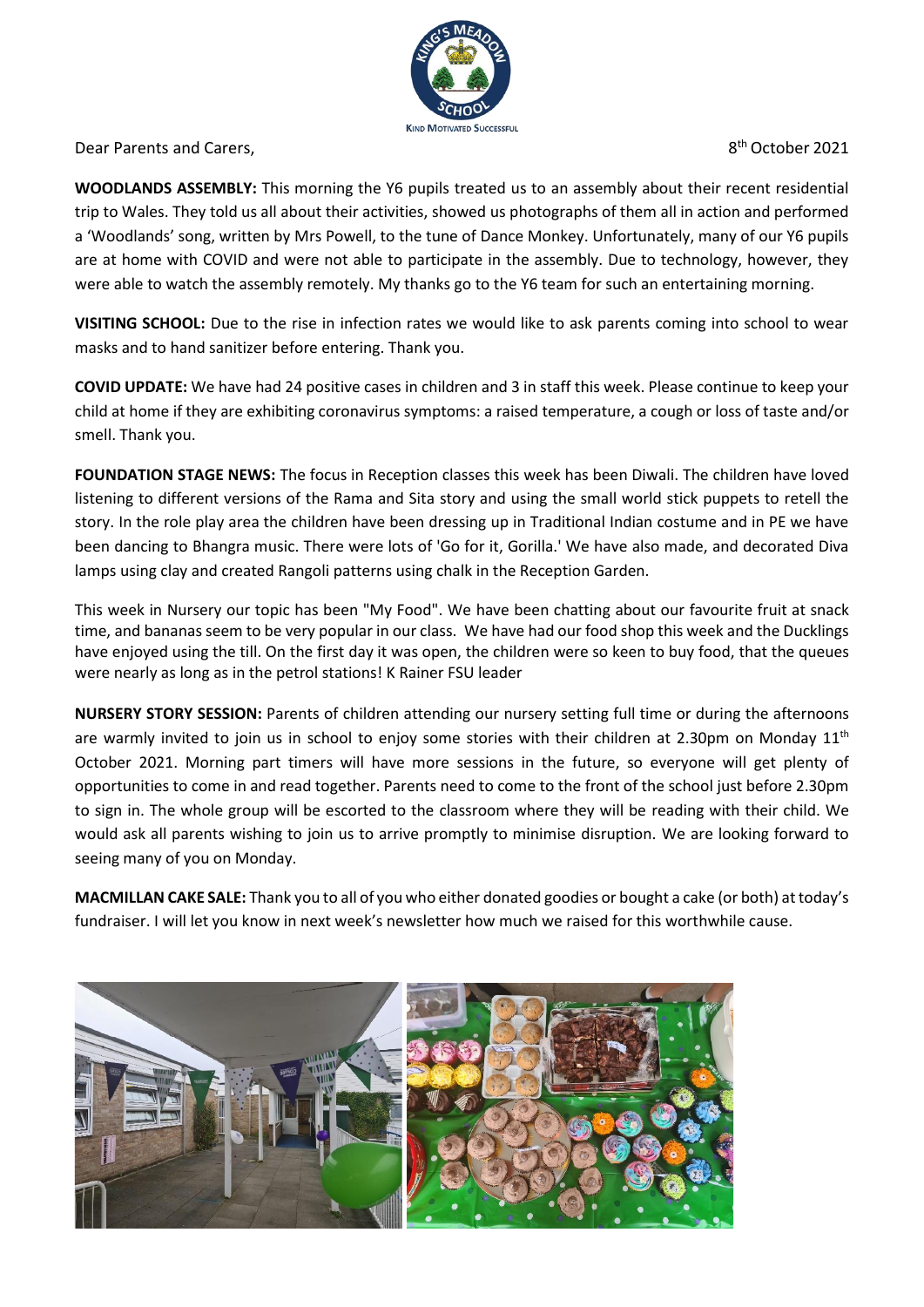**HARVEST FESTIVAL:** Disappointingly, it is not possible for us to hold our traditional whole school Harvest Festival in St Edburg's church on Friday 15<sup>th</sup> October as planned, due to Covid restrictions. This is always a joyous occasion when the school and parents come together to celebrate. This year we will be holding our Harvest Festival in the school hall. This will be led, as it would be in church, by our Y5 pupils. The children will perform their assembly to the Y5 parents only and it will be live streamed to the other classes. We will be collecting food for the Bicester Food Bank, and we would be grateful if you could donate any long-lasting food by Friday such as: tins, pastas, rice, cereals, biscuits or sauces. Thank you for your support in advance. The assembly will start at 9am.

**RECEPTION HARVEST FESTIVAL:** The Reception children will be holding their Harvest Festival on Tuesday 12<sup>th</sup> October at 9am in the school hall. Due to Covid restrictions we are limiting the audience to two people per child. We will be collecting food for the Bicester Food Bank so please send in dried, packaged or tinned foods (no fresh produce please) with your child on Tuesday morning if they are in FSU.

**INTERNATIONAL WEEK:** I am delighted to announce that International Week will be returning for the week beginning 18<sup>th</sup> October. The whole school theme this year will be 'Africa'. The International Week planning committee have worked hard to source and put together an exciting array of African activities:

- Peter Chand, the international storyteller is returning to engage the children with age old tales from Africa.
- The popular Google handsets will transport the children to the African plains.
- Andy's Musical Roadshow will have the children creating African beats on a variety of instruments.
- The children will learn how to play the marimba.
- An African dancer will teach them an authentic African dance.
- They will visit a Moroccan Café and sample the delights of mint tea, tagine and dates

In addition to learning about Africa with these activities, each year group will be studying a country. The teachers are busy planning an interesting programme of activities to immerse the children in the culture of their chosen country. Our wonderful dance teacher, Andrea Law, will teach each class a dance native to the country that they are studying. The week will culminate with the World Food market on the Friday morning where the children will get to taste foods from around the world. We ask that children dress in the colours of the flag of country they have been studying. The countries are:

- Nursery The Netherlands
- Reception Spain
- Year 1 Australia
- Year2 Russia
- Year3 Germany
- Year4 Austria
- Year5 Canada
- Y6 Kenya

Countries represented in our World Food Market:

| ZIMBABWE         | <b>GERMANY</b> | KENYA          |
|------------------|----------------|----------------|
| <b>MEXICO</b>    | AUSTRIA        | <b>BELGIUM</b> |
| <b>AUSTRALIA</b> | <b>WALES</b>   | JAMAICA        |
| <b>SPAIN</b>     | SCOTLAND       | SOUTH AFRICA   |
| <b>SRI LANKA</b> | <b>SYRIA</b>   | <b>INDIA</b>   |
| <b>RUSSIA</b>    | CANADA         | <b>TURKEY</b>  |

Off-timetable weeks such as these enrich the curriculum for the children and give them opportunities that they will never forget. Unfortunately, it is not possible for the school to finance this event without support, and we are asking for contributions of £12 per child or £20 per family to help to cover the costs. Payment can be made via ParentPay, and I thank you in advance for your support of what promises to be an interesting and exciting week for the children.